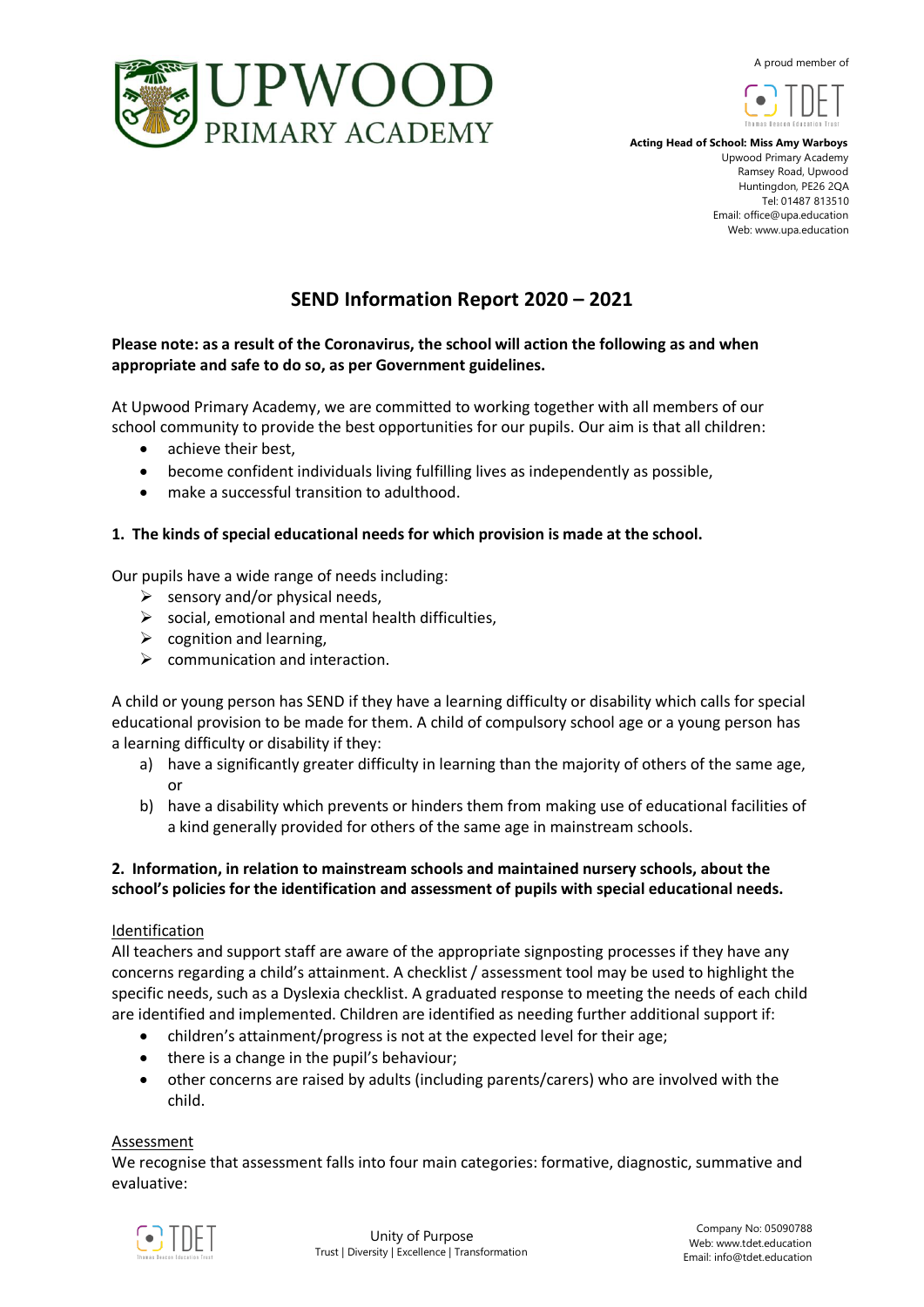- a) formative on-going teacher assessment so that next steps may be planned.
- b) diagnostic on-going and specific where difficulties are clarified so that help can be provided.
- c) summative end of unit, half-term, term, year, key stage where the overall achievements of the pupils are recorded.
- d) evaluative when the work of the teacher, school and the LA is judged by achievements of the pupils in their charge.

Staff use a variety of approaches to facilitate the assessment of pupils. They make observations, listen formally and informally and use a child's recording of their task as evidence. This will include: written work, construction, reading, group or class discussion, models, graphical representations, self-assessment, peer-assessment, diagrammatic, display work and computer generation.

Occasionally, a pupil may need more expert support from an outside agency which usually requires an Early Help Assessment (EHA). A referral will be made, with your consent, and forwarded to the EHA Hub. After a series of assessments, a programme of support is usually provided to the school and parents/carers.

# **3. Information about the school's policies for making provision for pupils with special educational needs whether or not pupils have EHC Plans.**

This includes:

a) how the school evaluates the effectiveness of its provision for such pupils.

We termly review the progress children make using the provision map in the school, relating this to the provision provided throughout the school, using a graduated approach. Any intervention which is not as effective is able to be altered or changed quickly to ensure an immediate response.

b) the school's arrangements for assessing and reviewing the progress of pupils with special educational needs.

We continually monitor pupil progress in a number of ways:

- marking and providing constructive feedback, including short-term targets to be achieved,
- termly pupil progress meetings with the head teacher to discuss termly results in Reading, Writing and Maths,
- Learning Plan reviews (using Assess, Plan, Do, Review) and annual Education and Health Care Plan (EHCP) reviews,
- Reading, Writing and Maths targets shared with parent/carers twice a year at Parents' Evening,
- Lesson Study, a triangulation of evidence to moderate progress over time,
- Work scrutiny by the English and Mathematics Co-ordinators.
- c) the school's approach to teaching pupils with special educational needs.

Each pupil's learning is planned by the class teacher who promotes high aspirations for all children. Planning and resources will be differentiated accordingly to suit the pupil's individual needs and taking into account the recommendations given by external agencies. Children with SEND are regularly taught by a teacher as well as a teaching assistant, including those with EHC Plans.

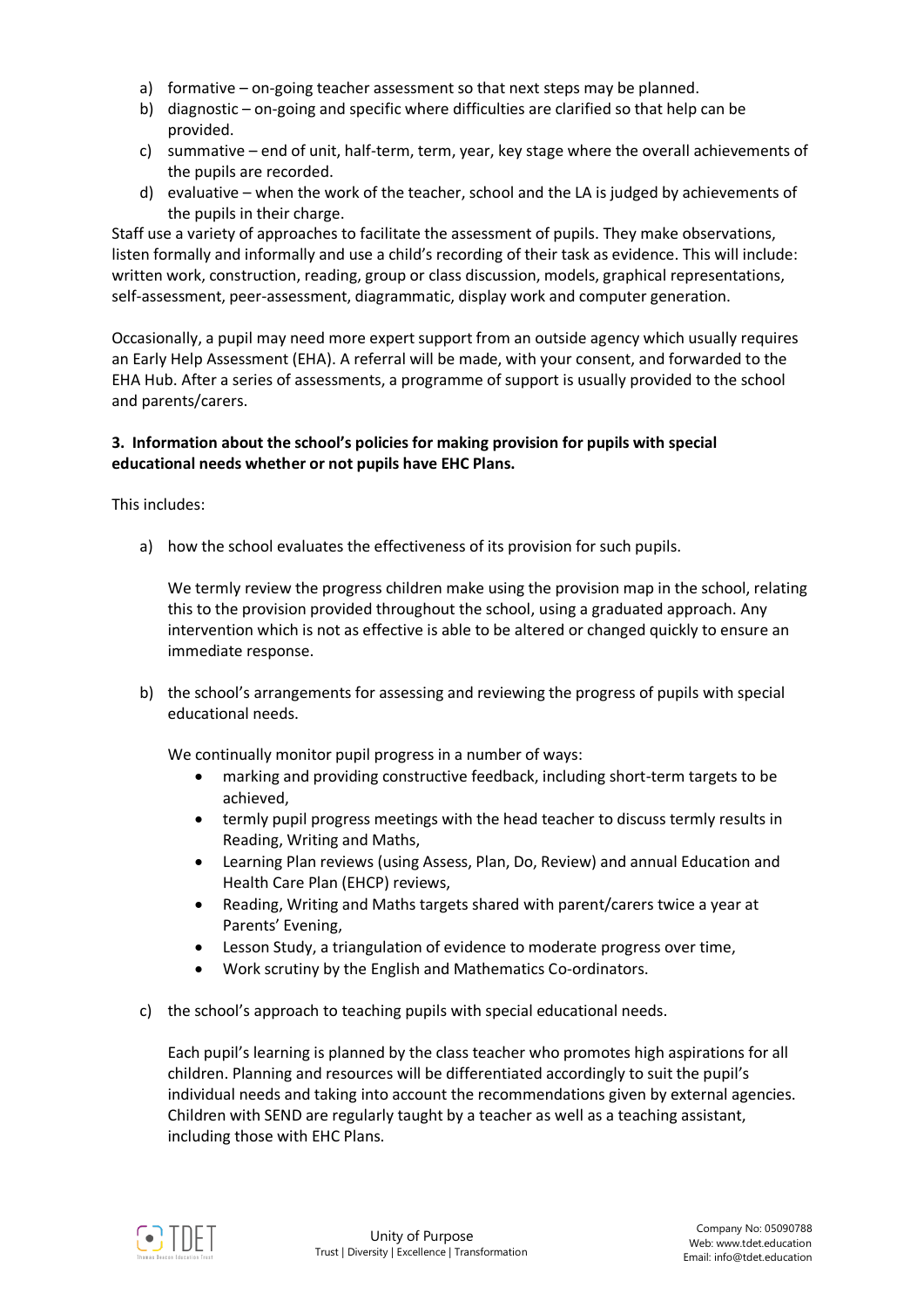If a pupil has needs related to more specific areas of their education, such as Spelling, Handwriting, Mathematics and English skills etc then the pupil may be placed in a small focus group intervention or be allocated 1:1 adult support or 1:2 adult support. The length of time of the intervention/adult support will vary according to need.

d) how the school adapts the curriculum and learning environment for pupils with special educational needs.

Our curriculum is designed to promote learning and to prepare pupils for the next steps in their lives. We follow the National Curriculum but adapt it to remain challenging, fun and relevant to our pupils.

Teachers will use a wide range of strategies to enable pupils to access the curriculum and learning environment. This may include:

- visual timetables.
- Makaton sign language
- writing frames,
- laptops, iPads or other alternative recording devices,
- positive behaviour rewards system,
- workstation,
- planned rest breaks,
- symbol based communication programmes, e.g. PECS,
- educational visits,
- social skills lunchtime programme.

The school has seven classrooms, a disabled toilet, ICT suite, courtyard area, swimming pool, field, playground and grassed area.

e) additional support for learning that is available to pupils with special educational needs.

This is included in our provision map and includes:

- sensory and/or physical needs,
- social, emotional and mental health difficulties,
- cognition and learning,
- communication and interaction.
- f) how the school enables pupils with special educational needs to engage in the activities of the school (including physical activities) together with children who do not have special educational needs.

We plan the following provision to engage SEND children, where appropriate:

- Sensory circuit using our school hall (from 9am).
- Clubs are planned to include SEND and non-SEND children.
- Our courtyard area is used for set projects for SEND and non-SEND children.
- g) support that is available for improving the emotional, mental and social development of pupils with special educational needs.

This is an important area of learning for our pupils if they are to achieve their best and be part of the community. Pupils learn these skills through:

#### Universal Provision

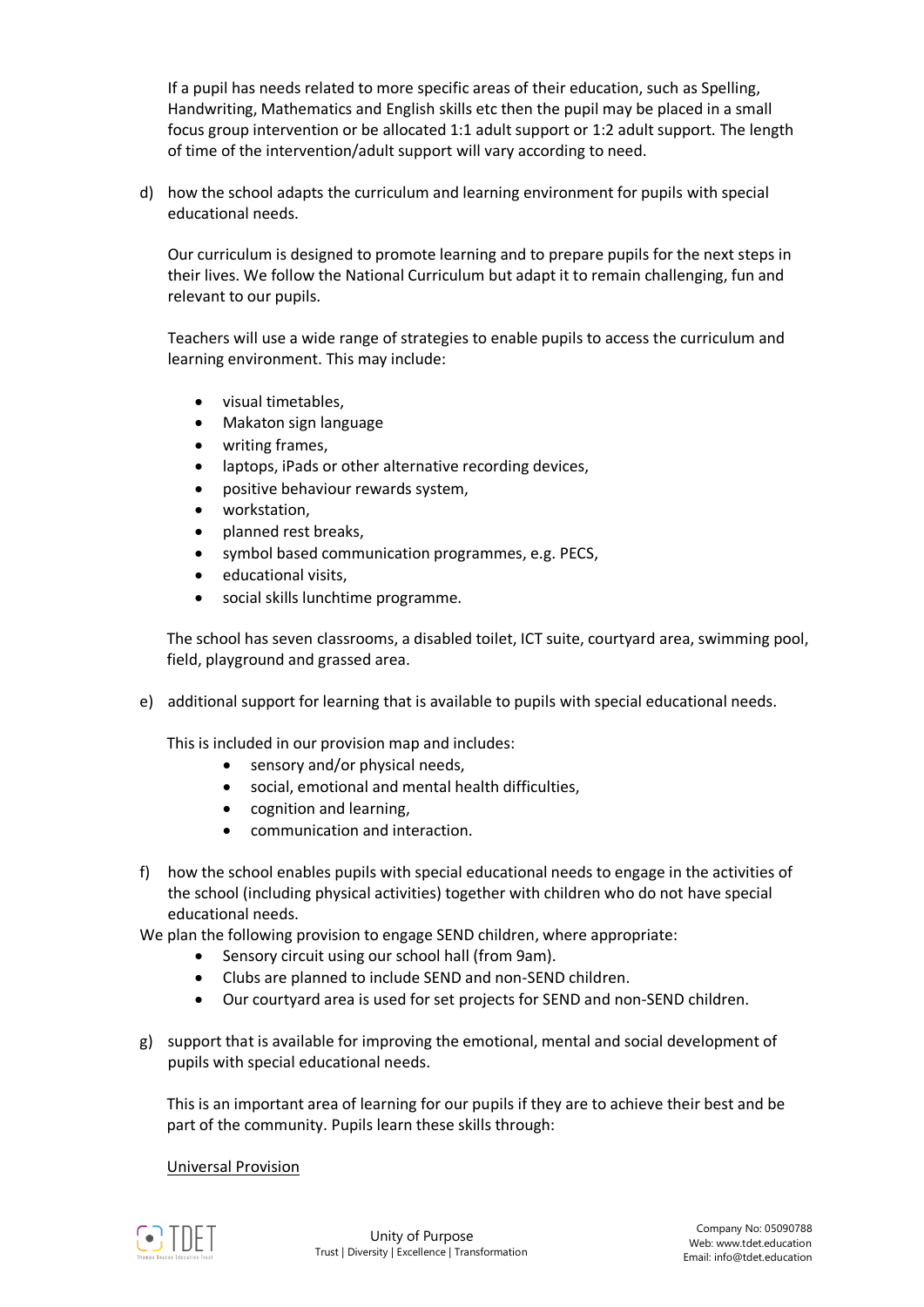- Citizenship lessons.
- Staff modelling appropriate behaviour and using positive reinforcement to reward pupils.
- Single aged classes (pending sufficient budget), which encourages pupils to feel confident in speaking out.
- Class trips and visits in the local area enabling pupils to learn appropriate social behaviours.

### Targeted Provision

- Social skills lunchtime programme.
- A comfortable area for 1:1 tuition.
- Wide range of class based resources to support social and emotional aspects of learning, including: Play Plans and Time to Talk.

#### Specialist Provision

- Play therapy through CAMHS.
- Pastoral Support Plan.
- Music therapy through Cambridgeshire Music Services.

#### **4. In relation to mainstream schools and maintained nursery schools, the name and contact details of the Inclusion Manager.**

If you require additional information, please contact the school's Inclusion Manager, Mrs Myles-Gardiner via the office (office@upa.education) or by telephone (01487 813510).

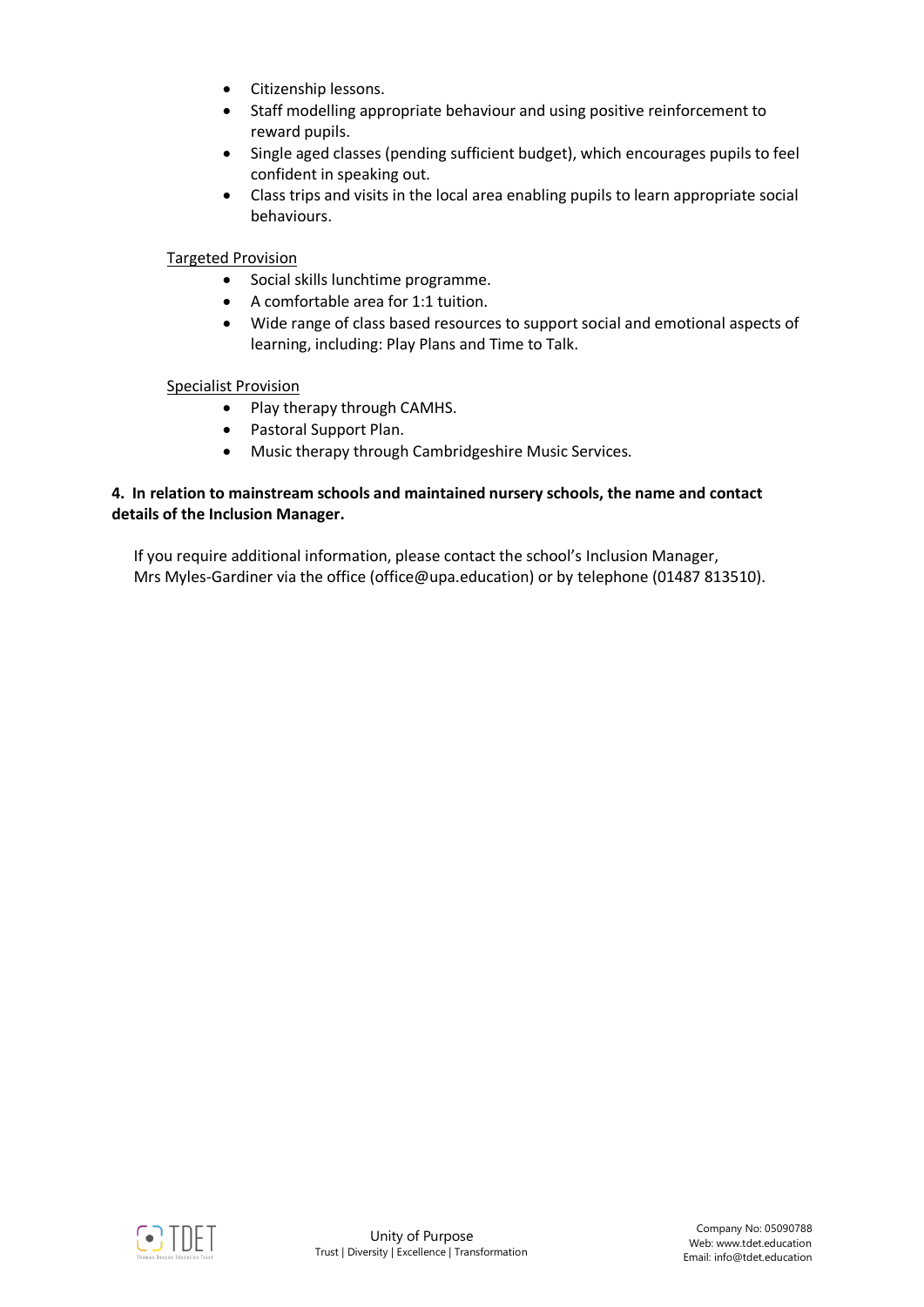### **5. Information about the expertise and training of staff in relation to children and young people with special educational needs and about how specialist expertise will be secured.**

We encourage all staff to continue their professional development throughout their career with us.

Our SENCo regularly attends training courses and conferences to make certain that she is current on all matters relevant to SEND.

Teachers are trained by external agencies in a range of SEND needs, as required. Class teachers have been trained in: Attachment Disorder, Autism, Dyslexia and other Specific Learning Difficulties (SpLD), Dyslexia and SpLD Assessment, Speech and Language, Visual Impairment, PECS, Makaton and Challenging Behaviours.

TAs are trained both in-house and by attending pertinent courses. Many TAs do this in their own time demonstrating an admirable commitment to Upwood Primary Academy and its children.

# **6. Information about how equipment and facilities to support children and young people with special educational needs will be secured.**

The majority of the equipment which is necessary for children with SEND is provided by school. However, in some instances additional equipment will be secured from external agencies. This has included a CCTV enhancer for visual impairments, individual laptops and enlarged/specialist reading books. During EHCP annual review meetings, additional equipment and facilities can be requested from the Statutory Resources Team.

# **7. The arrangements for consulting parents/carers of children with special educational needs and involving such parents/carers in the education of their child.**

The success of our pupils relies on strong links between school staff, governors, pupils, parents/carers and other professionals. We have an 'open door' policy, which means that parents/carers of all our children have free and open access to school staff.

Parent/carers have the opportunity to consult, including:

- on a daily basis, informally speaking to the class teacher on the playground before or after school,
- at any time making an appointment with the relevant member of staff,
- at Parents' Evening twice a year.
- annually at the EHCP review,
- termly at the Learning Plan review meetings.

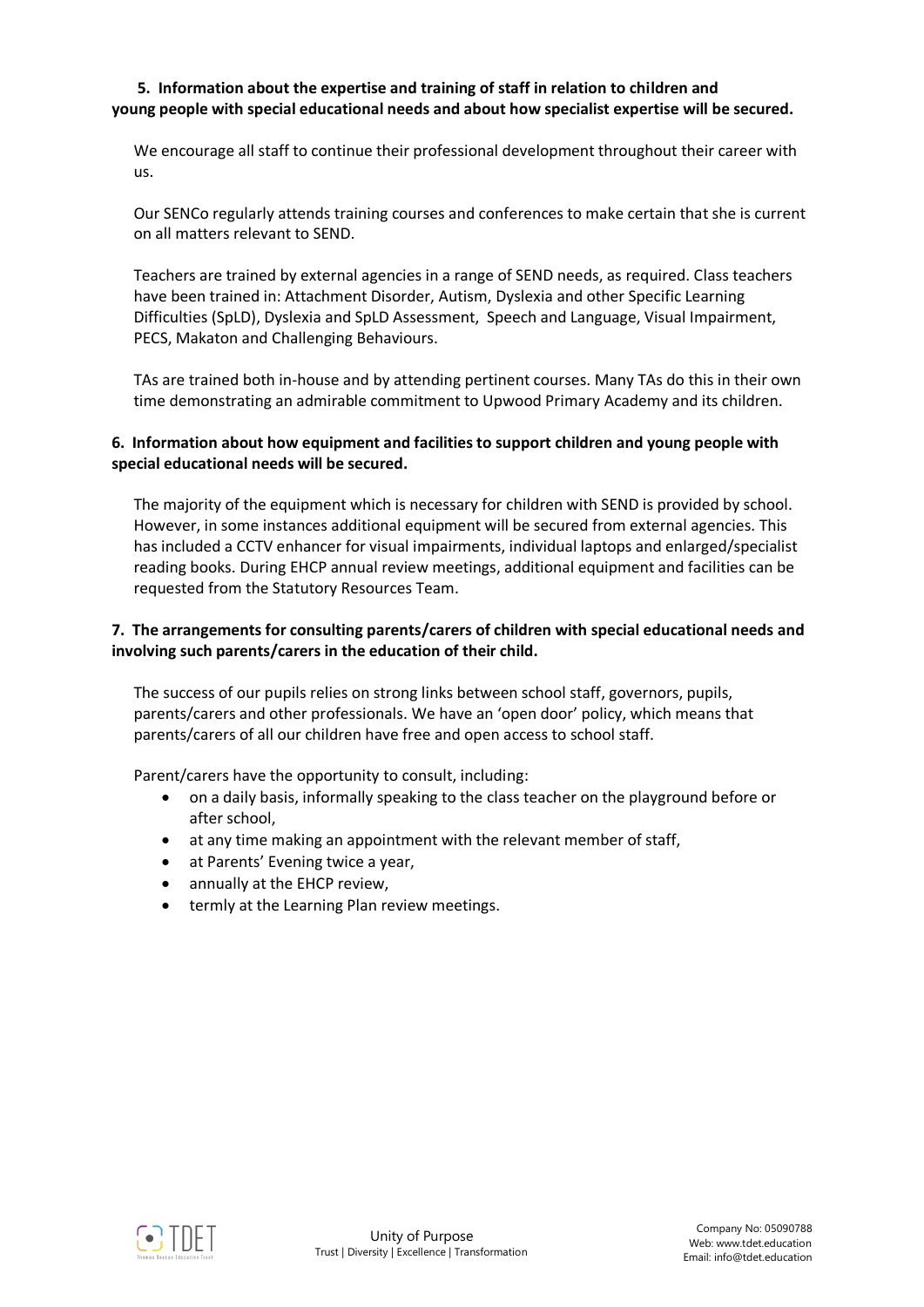### **8. The arrangements for consulting young people with special educational needs about, and involving them in, their education.**

Pupils have the opportunity to consult about their education, including:

- giving their views for the annual EHCP review,
- giving their views for termly Learning Plan reviews,
- during Citizenship lessons,
- through the School Council and a school listening box,
- pupil voice interviews as detailed on the subject co-ordinator monitoring cycle.

**9. Any arrangements made by the Academy Committee or the proprietor relating to the treatment of complaints from parents/carers of pupils with special educational needs concerning the provision made at the school.**

If there should be any concerns about SEND provision parents/carers can request a copy of the school's Complaints Procedure which can be obtained from the Website.

We value feedback from parents/carers and use this to improve our provision for all children at Upwood Primary.

**10. How the governing body involves other bodies, including health and social services bodies, local authority support services and voluntary organisations, in meeting the needs of pupils with special educational needs and in supporting the families of such pupils.** 

In relation to the SEND Code of Practice, the Academy Committee at Upwood Primary Academy has a responsibility to:

- Understand how the school identifies children with SEND and what happens next.
- Understand how the school allocates and spends SEND funding, and who is responsible for this.
- Support the review process of the school's SEND Policy and ensure that the SEND provision (including the involvement of other bodies, services and voluntary organisations) reflects the changing needs of the school, its circumstances and the law.
- Develop good relationships with school staff, especially the head teacher and the SENCo, and other bodies, services and voluntary organisations.
- Nominate a Committee member with responsibility for SEND to meet with the SENCo at least once per term.

# **11. The contact details of support services for the parents/carers of pupils with special educational needs, including those for arrangements made in accordance with Section 32.**

Working with other professionals is crucial in meeting the needs of our pupils. We have access to a number of other professionals who assist in planning additional support for learning for SEND pupils. These include:

- Speech and Language Therapist,
- Occupational Therapist,
- Specialist Teaching Team (specialists in behaviour, dyslexia, autism and general classroom strategies)
- School Nurse,
- Community Paediatrician,
- Educational Psychologist,